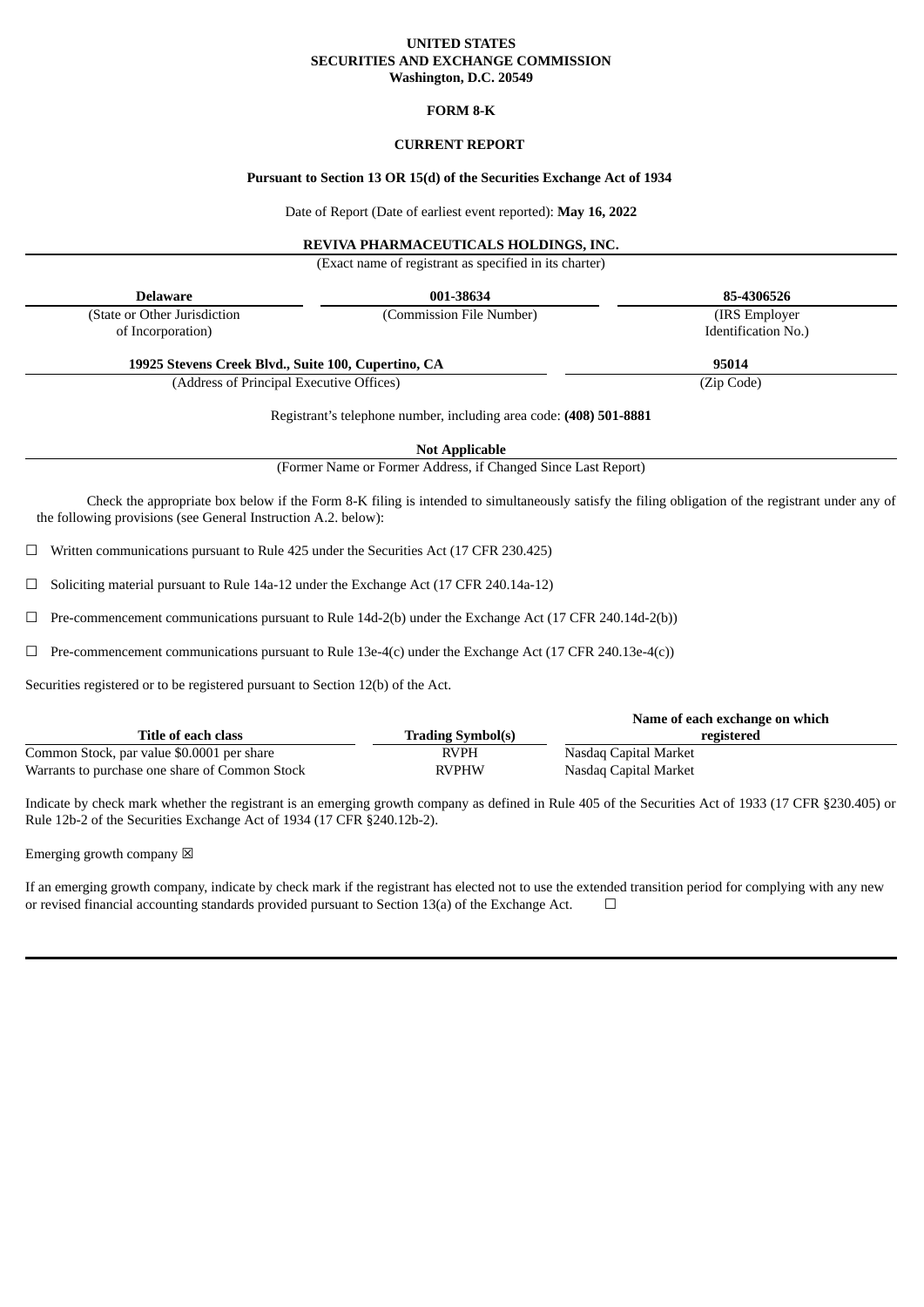### **Item 2.02. Results of Operations and Financial Condition.**

Reviva Pharmaceuticals Holdings, Inc. (the "Company") issued a press release on May 16, 2022, disclosing financial information and operating metrics for its fiscal quarter ended March 31, 2022 and discussing its business outlook. A copy of the Company's press release is attached as Exhibit 99.1 to this Current Report on Form 8-K and is incorporated herein by reference.

### **Item 7.01. Regulation FD Disclosure.**

See "Item 2.02 Results of Operations and Financial Condition" above.

The information in this Current Report on Form 8-K under Items 2.02 and 7.01, including the information contained in Exhibit 99.1, is being furnished to the Securities and Exchange Commission, and shall not be deemed to be "filed" for the purposes of Section 18 of the Securities Exchange Act of 1934 or otherwise subject to the liabilities of that section, and shall not be deemed to be incorporated by reference into any filing under the Securities Act of 1933 or the Securities Exchange Act of 1934, except as shall be expressly set forth by a specific reference in such filing.

### **Item 9.01. Financial Statements and Exhibits.**

(d) The following exhibit is furnished with this report:

| Exhibit<br>$\vert$ No. | Description                                                                        |
|------------------------|------------------------------------------------------------------------------------|
| 99.1                   | Press Release issued by Reviva Pharmaceuticals Holdings, Inc., dated May 16, 2022. |
| 104                    | Cover Page Interactive Data File (embedded within the Inline XBRL document)        |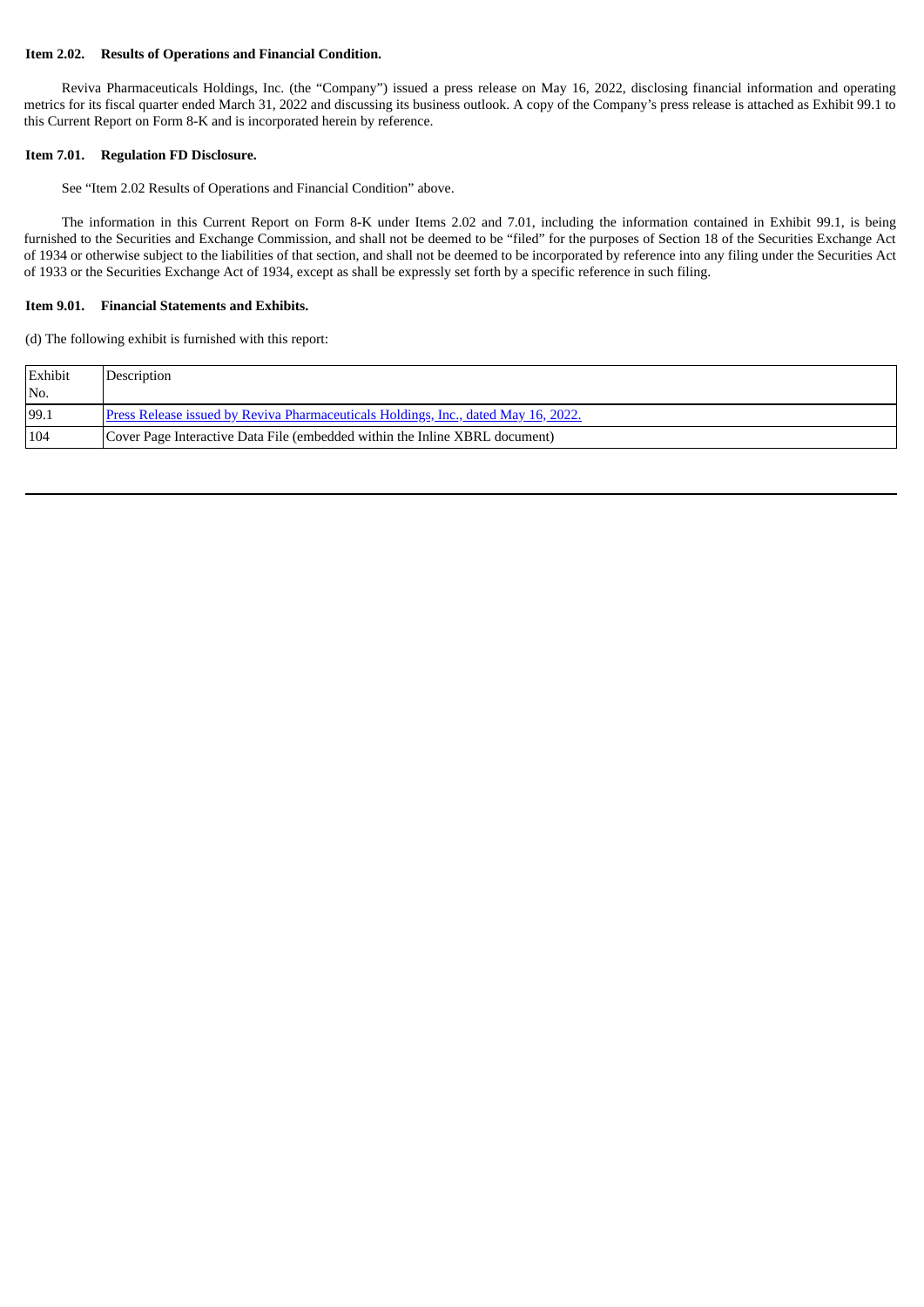## **SIGNATURES**

Pursuant to the requirements of the Securities Exchange Act of 1934, the registrant has duly caused this report to be signed on its behalf by the undersigned hereunto duly authorized.

# **REVIVA PHARMACEUTICALS HOLDINGS, INC.**

Dated: May 16, 2022 By: */s/ Narayan Prabhu*

Name: Title: Narayan Prabhu Chief Financial Officer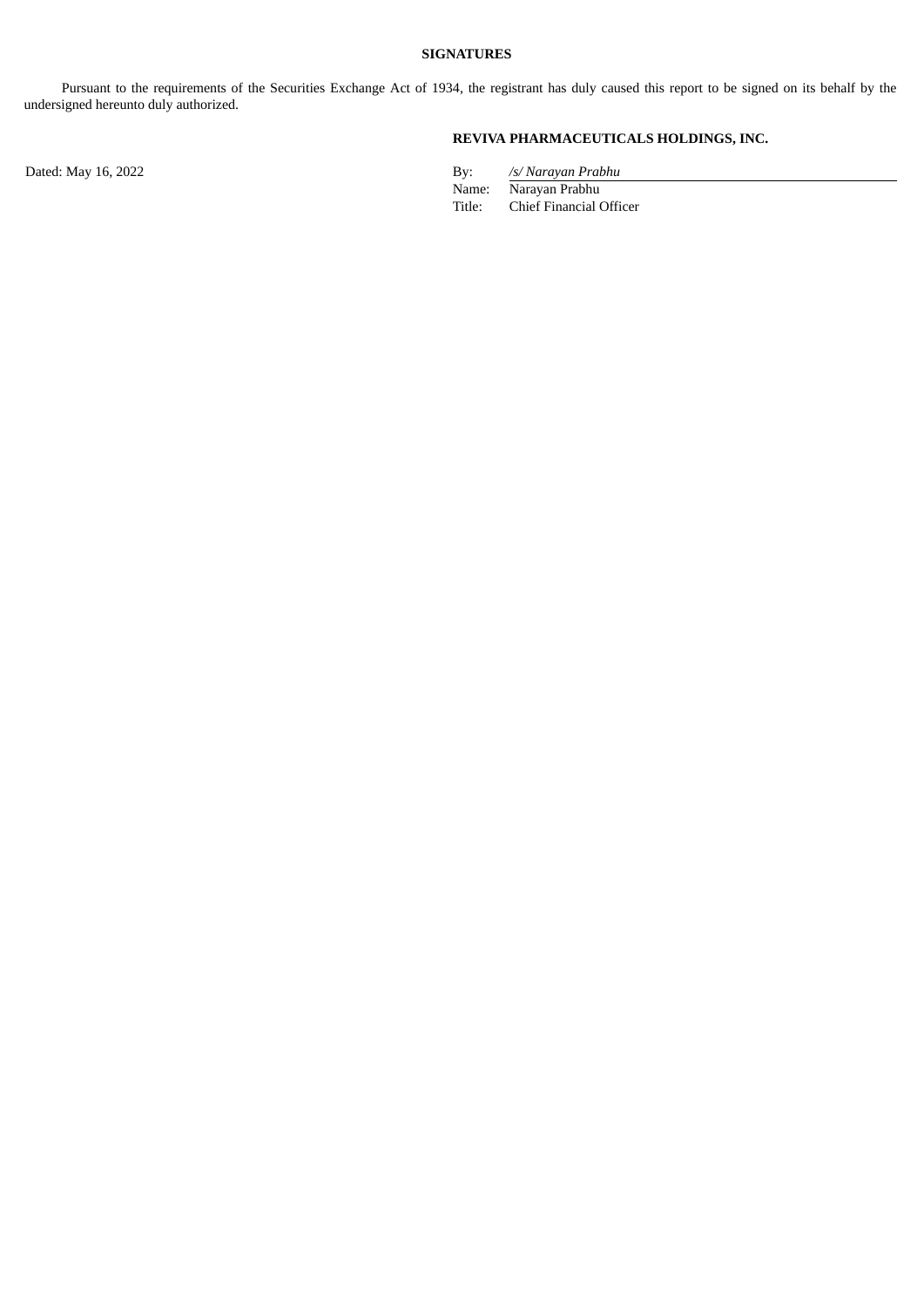<span id="page-3-0"></span>

# **Reviva Pharmaceuticals Holdings, Inc. Reports First Quarter 2022 Financial Results and Recent Business Highlights**

- Hosted key opinion leader (KOL) webinar on brilaroxazine for schizophrenia and other neuropsychiatric disorders led by industry thought leaders Leslie *Citrome, MD & Larry Ereshefsky, PharmD*

> *- Topline data for pivotal Phase 3 trial evaluating brilaroxazine for the treatment of schizophrenia anticipated in mid-2023 -*

> > *- \$23.4 Million in Cash as of March 31, 2022 -*

**Cupertino, Calif., May 16, 2022** – Reviva Pharmaceuticals Holdings, Inc. (NASDAQ: RVPH) ("Reviva" or the "Company"), a clinical-stage pharmaceutical company developing therapies that seek to address unmet medical needs in the areas of central nervous system (CNS), cardiovascular, metabolic, and inflammatory diseases, today reported financial results for the first quarter ended March 31, 2022 and summarized recent business highlights.

"In the first quarter, we continued to advance clinical development of Reviva's lead asset, brilaroxazine with dosing of the first patient in the pivotal Phase 3 RECOVER study in Feburary to assess the safety and efficacy in patients with schizophrenia," said Laxminarayan Bhat, Ph.D., Founder, President, and CEO of Reviva. "Since that time, the team has successfully initiated more than a dozen sites across the US, with additional international sites on schedule to launch later this summer in both India and Europe. In early May, we hosted an informative KOL event where experts Leslie Citrome and Larry Ereshefsky provided an overview of unmet medical needs and therapeutic opportunities in schizophrenia and other neuropsychiatric disorders, followed by a Company overview of data supporting the clinical development strategy for brilaroxazine in schizophrenia."

"While we plan to prioritize our efforts on schizophrenia in the near-term, Reviva is evaluating opportunities in additional chronic neuropsychiatric and pulmonary indications that arise from an underlying dysfunction in serotonin and dopamine signaling," Dr. Bhat added. "Brilaroxazine has therapeutic potential in indications related to bipolar disorder, major depressive disorder (MDD), attention deficit hyperactive disorder (ADHD), pulmonary arterial hypertension (PAH) and idiopathic pulmonary fibrosis (IPF) and we remain active in seeking various non-dilutive financing opportunities, including partnerships, to explore these indications."

### **First Quarter 2022 and Recent Business Highlights**

- Hosted key opinion leader webinar on brilaroxazine for schizophrenia and other neuropsychiatric disorders, featuring presentations by Leslie Citrome, MD (New York Medical College) & Larry Ereshefsky, PharmD (Apex Innovative Sciences) *(May 2022)*
- Announced first patient dosed in pivotal Phase 3 study and long-term safety trial evaluating brilaroxazine for the treatment of schizophrenia *(Feb 2022)*
- Received FDA May Proceed Letter for pivotal Phase 3 clinical trial and long-term safety trial evaluating brilaroxazine for the treatment of schizophrenia *(Jan 2022)*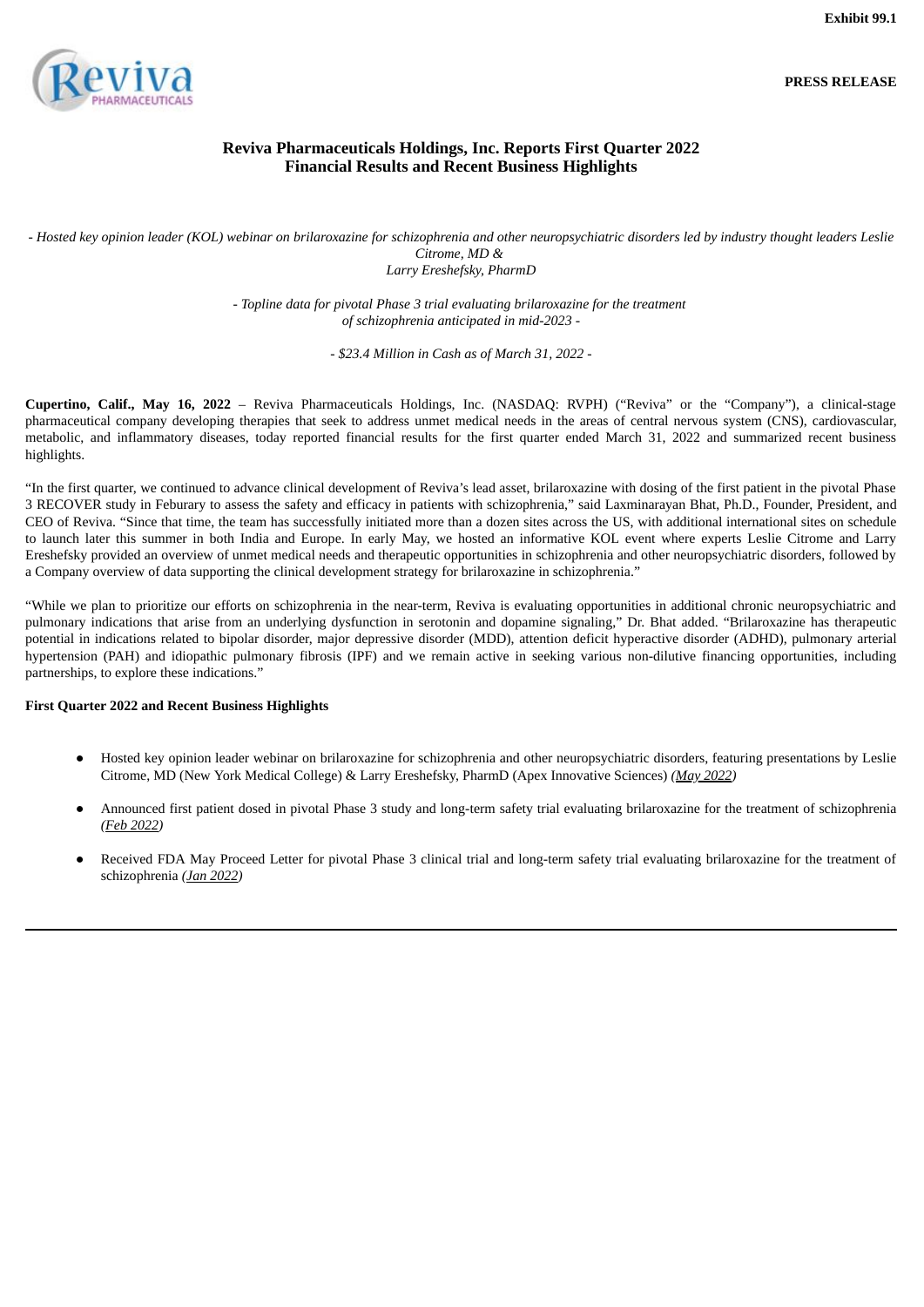

### **Anticipated Milestones and Events**

- Topline data for pivotal Phase 3 trial evaluating brilaroxazine for the treatment of schizophrenia anticipated in mid-2023
- May initiate Phase 2a studies in bipolar disorder, major depressive disorder (MDD), attention deficit hyperactive disorder (ADHD), pulmonary arterial hypertension (PAH) and idiopathic pulmonary fibrosis (IPF) subject to the receipt of additional financing
- Pursue strategic partnership opportunities for the development of our pipeline
- Evaluate grant and other non-dilutive financing opportunities for product candidates from Federal and State Healthcare Agencies and Foundations

### **First Quarter 2022 Financial Results**

The Company reported a net loss of approximately \$7.4 million, or \$0.40 per share, for the three months ended March 31, 2022, compared to a net loss of approximately \$0.9 million, or \$0.10 per share, for the same period in 2021.

As of March 31, 2022, the Company's cash totaled approximately \$23.4 million compared to approximately \$29.7 million as of December 31, 2021.

Reviva believes that based on the current operating plan and financial resources, the Company's cash as of March 31, 2022 will be sufficient to fund its current operating plans through at least March 2023.

### **About Reviva**

Reviva is a clinical-stage biopharmaceutical company that discovers, develops and seeks to commercialize next-generation therapeutics for diseases representing unmet medical needs and burdens to society, patients, and their families. Reviva's current pipeline focuses on the central nervous system, respiratory and metabolic diseases. Reviva's pipeline currently includes two drug candidates, RP5063 (brilaroxazine) and RP1208. Both are new chemical entities discovered in-house. Reviva has been granted composition of matter patents for both RP5063 and RP1208 in the United States (U.S.), Europe, and several other countries.

#### **Forward-Looking Statements**

This press release contains certain forward-looking statements within the meaning of Section 27A of the Securities Act of 1933 and Section 21E of the Securities Exchange Act of 1934 and the Private Securities Litigation Reform Act, as amended, including those relating to the Company's RECOVER trial, product development, clinical and regulatory timelines and expenses, market opportunity, ability to raise sufficient funding, competitive position, possible or assumed future results of operations, business strategies, potential growth opportunities and other statements that are predictive in nature. These forwardlooking statements are based on current expectations, estimates, forecasts and projections about the industry and markets in which we operate and management's current beliefs and assumptions. These statements may be identified by the use of forward-looking expressions, including, but not limited to, "expect," "anticipate," "intend," "plan," "believe," "estimate," "potential," "predict," "project," "should," "would" and similar expressions and the negatives of those terms. These statements relate to future events or our financial performance and involve known and unknown risks, uncertainties, and other factors which may cause actual results, performance or achievements to be materially different from any future results, performance or achievements expressed or implied by the forward-looking statements. Such factors include those set forth in the Company's filings with the Securities and Exchange Commission. Prospective investors are cautioned not to place undue reliance on such forward-looking statements, which speak only as of the date of this press release. The Company undertakes no obligation to publicly update any forward-looking statement, whether as a result of new information, future events or otherwise.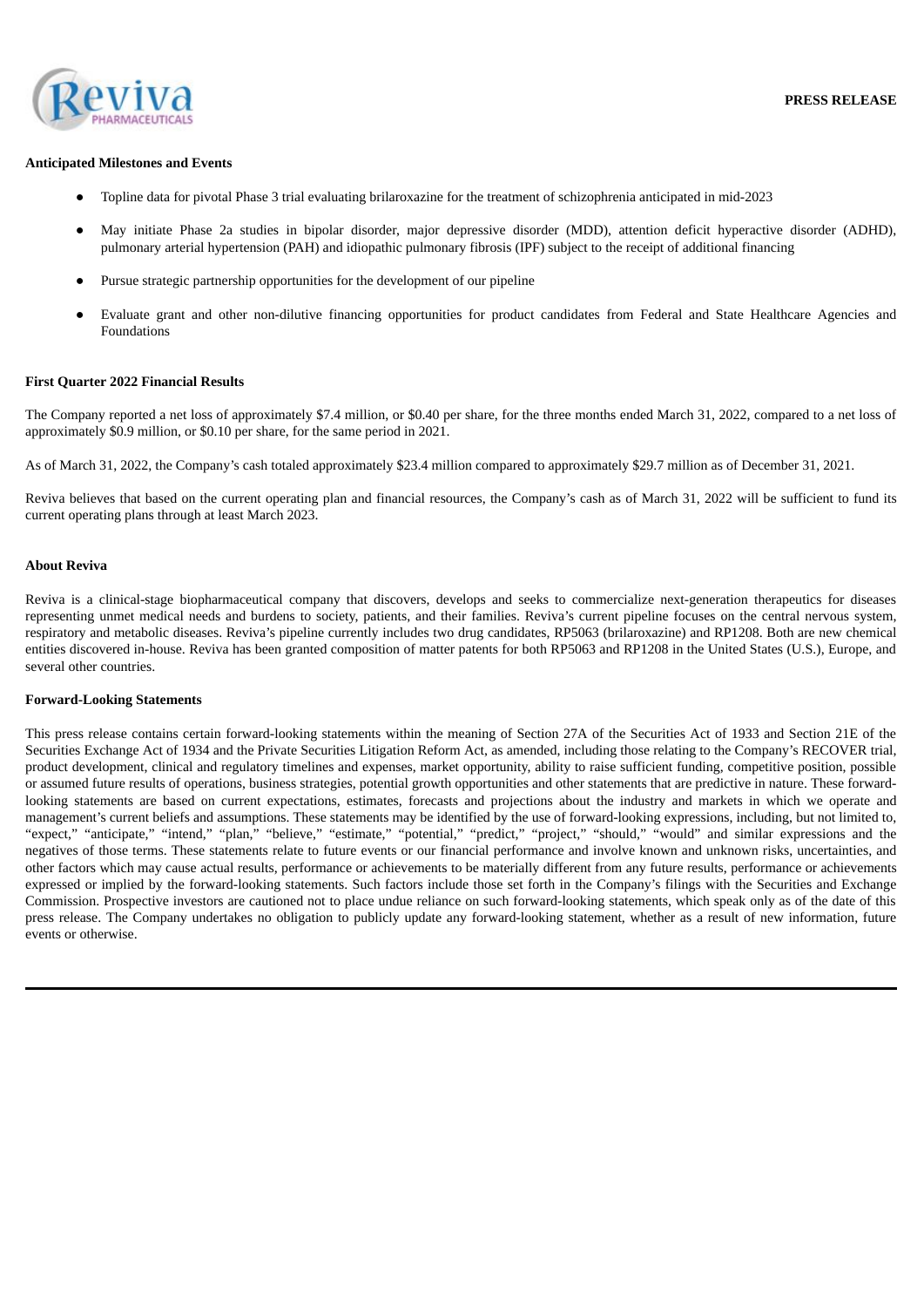

**Corporate Contact:** Reviva Pharmaceuticals Holdings, Inc. Laxminarayan Bhat, PhD www.revivapharma.com

**Investor Relations Contact:** LifeSci Advisors, LLC Bruce Mackle bmackle@lifesciadvisors.com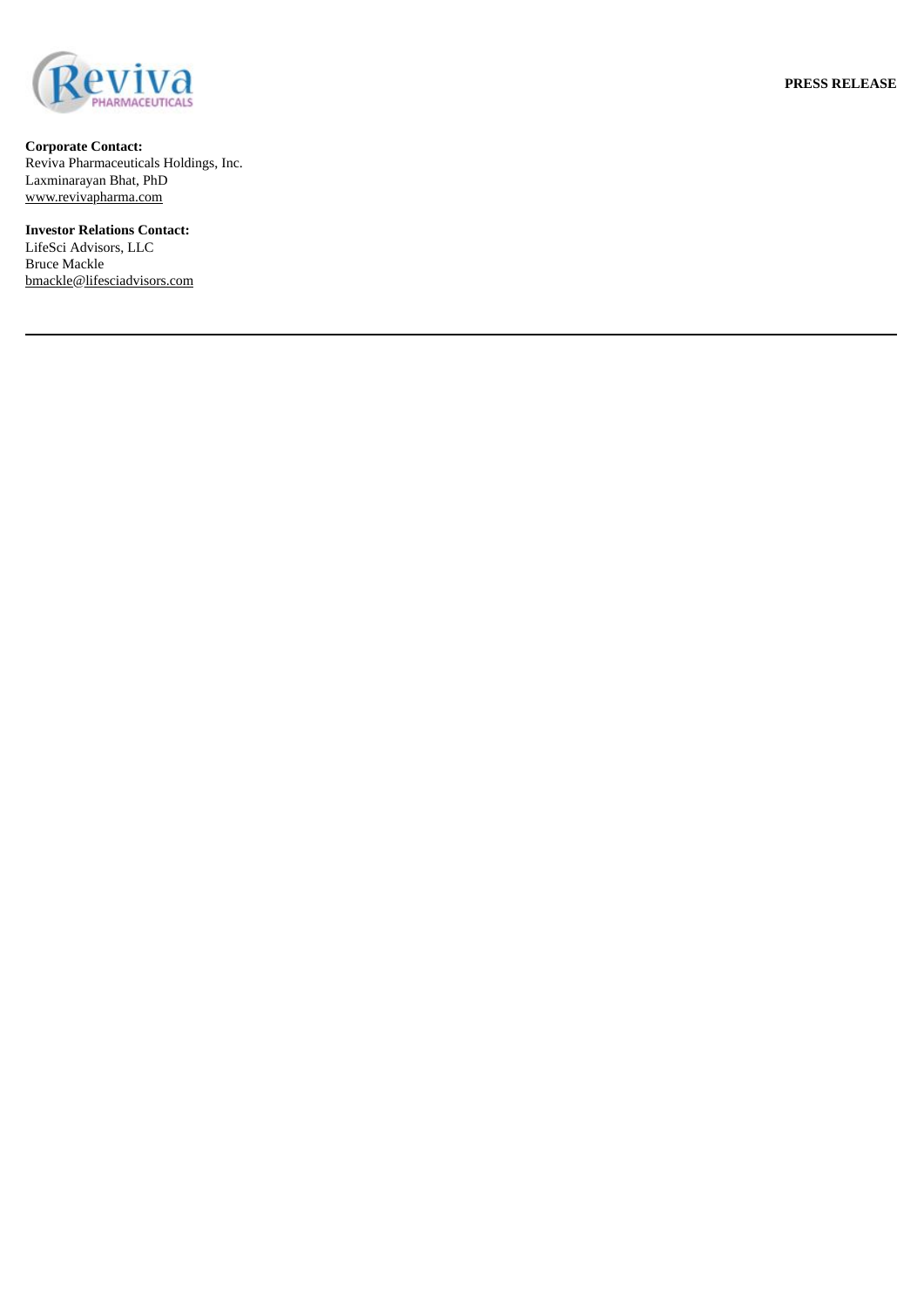

# **REVIVA PHARMACEUTICALS HOLDINGS, INC.**

# **CONDENSED CONSOLIDATED BALANCE SHEETS (UNAUDITED)**

|                                                   |                | March 31,<br>2022 |    | December 31,<br>2021 |  |
|---------------------------------------------------|----------------|-------------------|----|----------------------|--|
| <b>Assets</b>                                     |                |                   |    |                      |  |
| Cash                                              | \$             | 23,421,237        | \$ | 29,687,944           |  |
| Prepaid expenses and other current assets         |                | 1,847,165         |    | 1,716,057            |  |
| <b>Total Assets</b>                               | S.             | 25,268,402        | \$ | 31,404,001           |  |
| <b>Liabilities and Stockholders' Equity</b>       |                |                   |    |                      |  |
| <b>Liabilities</b>                                |                |                   |    |                      |  |
| Accounts payable                                  | $\mathfrak{s}$ | 1,425,834         | -S | 509,583              |  |
| Accrued expenses and other current liabilities    |                | 2,197,640         |    | 1,835,228            |  |
| <b>Total current liabilities</b>                  |                | 3,623,474         |    | 2,344,811            |  |
| Warrant liabilities                               |                | 283,720           |    | 372,730              |  |
| <b>Total Liabilities</b>                          |                | 3,907,194         |    | 2,717,541            |  |
| <b>Stockholders' equity</b>                       |                |                   |    |                      |  |
| Common stock                                      |                | 1,513             |    | 1,443                |  |
| Additional paid-in capital                        |                | 95,556,672        |    | 95,516,986           |  |
| Accumulated deficit                               |                | (74, 196, 977)    |    | (66,831,969)         |  |
| Total stockholders' equity                        |                | 21,361,208        |    | 28,686,460           |  |
| <b>Total Liabilities and Stockholders' Equity</b> |                | 25,268,402        | \$ | 31,404,001           |  |